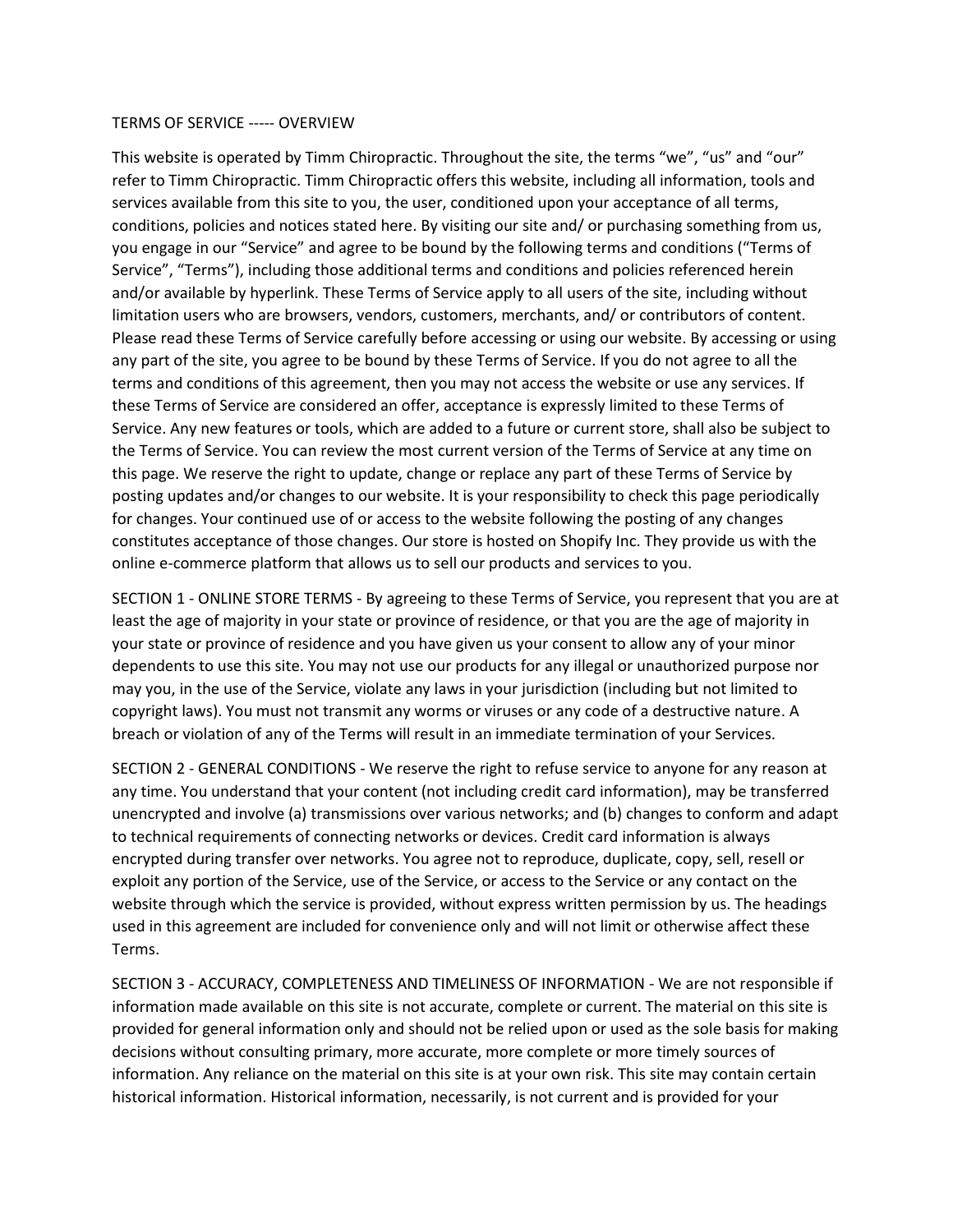reference only. We reserve the right to modify the contents of this site at any time, but we have no obligation to update any information on our site. You agree that it is your responsibility to monitor changes to our site.

SECTION 4 - MODIFICATIONS TO THE SERVICE AND PRICES - Prices for our products are subject to change without notice. We reserve the right at any time to modify or discontinue the Service (or any part or content thereof) without notice at any time. We shall not be liable to you or to any third-party for any modification, price change, suspension or discontinuance of the Service.

SECTION 5 - PRODUCTS OR SERVICES (if applicable) - Certain products or services may be available exclusively online through the website. These products or services may have limited quantities and are subject to return or exchange only according to our Return Policy. We have made every effort to display as accurately as possible the colors and images of our products that appear at the store. We cannot guarantee that your computer monitor's display of any color will be accurate. We reserve the right, but are not obligated, to limit the sales of our products or Services to any person, geographic region or jurisdiction. We may exercise this right on a case-by-case basis. We reserve the right to limit the quantities of any products or services that we offer. All descriptions of products or product pricing are subject to change at any time without notice, at the sole discretion of us. We reserve the right to discontinue any product at any time. Any offer for any product or service made on this site is void where prohibited. We do not warrant that the quality of any products, services, information, or other material purchased or obtained by you will meet your expectations, or that any errors in the Service will be corrected.

SECTION 6 - ACCURACY OF BILLING AND ACCOUNT INFORMATION - We reserve the right to refuse any order you place with us. We may, in our sole discretion, limit or cancel quantities purchased per person, per household or per order. These restrictions may include orders placed by or under the same customer account, the same credit card, and/or orders that use the same billing and/or shipping address. In the event that we make a change to or cancel an order, we may attempt to notify you by contacting the e-mail and/or billing address/phone number provided at the time the order was made. We reserve the right to limit or prohibit orders that, in our sole judgment, appear to be placed by dealers, resellers or distributors. You agree to provide current, complete and accurate purchase and account information for all purchases made at our store. You agree to promptly update your account and other information, including your email address and credit card numbers and expiration dates, so that we can complete your transactions and contact you as needed. For more detail, please review our Returns Policy.

SECTION 7 - OPTIONAL TOOLS - We may provide you with access to third-party tools over which we neither monitor nor have any control nor input. You acknowledge and agree that we provide access to such tools "as is" and "as available" without any warranties, representations or conditions of any kind and without any endorsement. We shall have no liability whatsoever arising from or relating to your use of optional third-party tools. Any use by you of optional tools offered through the site is entirely at your own risk and discretion and you should ensure that you are familiar with and approve of the terms on which tools are provided by the relevant third-party provider(s). We may also, in the future, offer new services and/or features through the website (including, the release of new tools and resources). Such new features and/or services shall also be subject to these Terms of Service.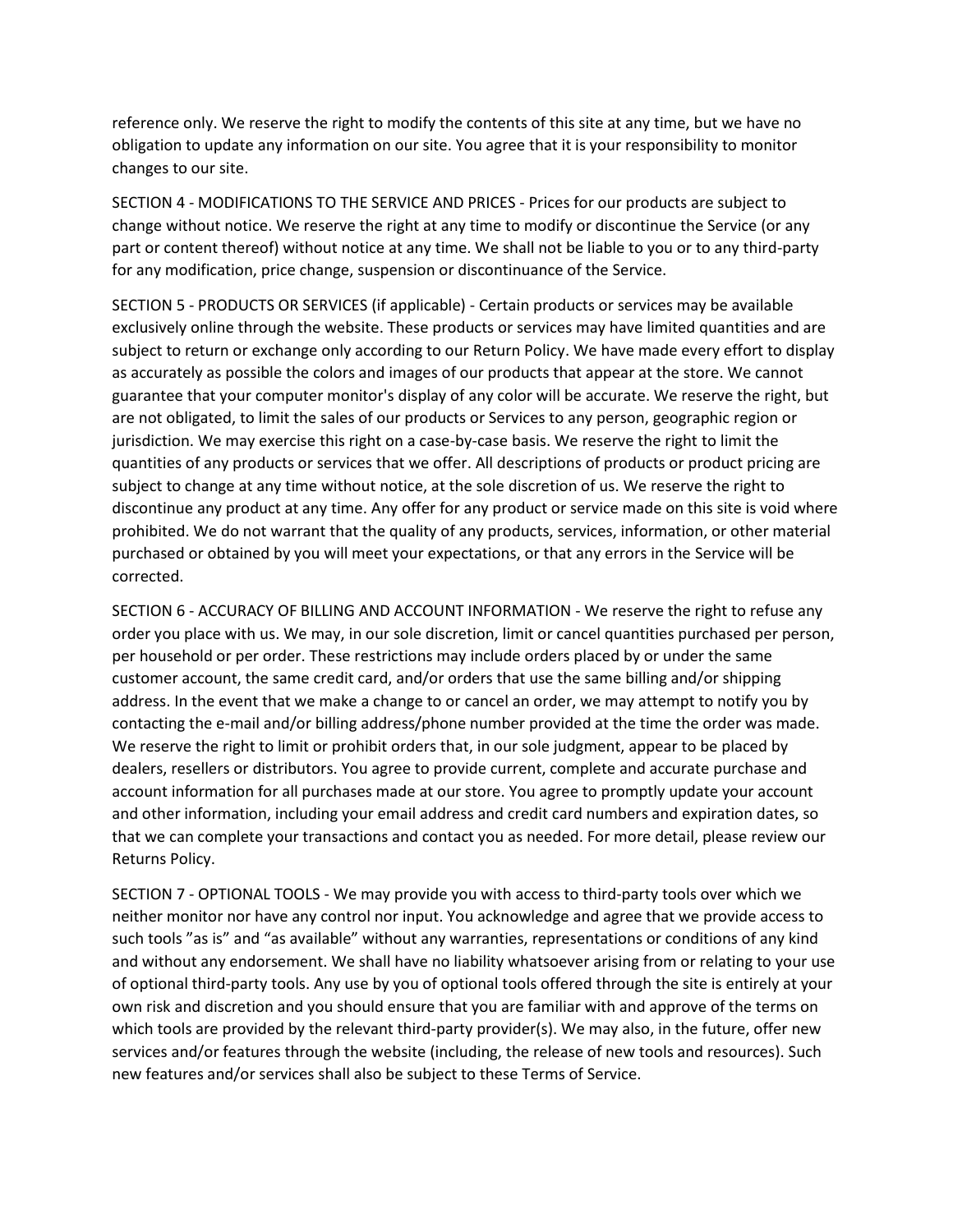SECTION 8 - THIRD-PARTY LINKS - Certain content, products and services available via our Service may include materials from third-parties. Third-party links on this site may direct you to third-party websites that are not affiliated with us. We are not responsible for examining or evaluating the content or accuracy and we do not warrant and will not have any liability or responsibility for any third-party materials or websites, or for any other materials, products, or services of third-parties. We are not liable for any harm or damages related to the purchase or use of goods, services, resources, content, or any other transactions made in connection with any third-party websites. Please review carefully the thirdparty's policies and practices and make sure you understand them before you engage in any transaction. Complaints, claims, concerns, or questions regarding third-party products should be directed to the third-party.

SECTION 9 - USER COMMENTS, FEEDBACK AND OTHER SUBMISSIONS - If, at our request, you send certain specific submissions (for example contest entries) or without a request from us you send creative ideas, suggestions, proposals, plans, or other materials, whether online, by email, by postal mail, or otherwise (collectively, 'comments'), you agree that we may, at any time, without restriction, edit, copy, publish, distribute, translate and otherwise use in any medium any comments that you forward to us. We are and shall be under no obligation (1) to maintain any comments in confidence; (2) to pay compensation for any comments; or (3) to respond to any comments. We may, but have no obligation to, monitor, edit or remove content that we determine in our sole discretion are unlawful, offensive, threatening, libelous, defamatory, pornographic, obscene or otherwise objectionable or violates any party's intellectual property or these Terms of Service. You agree that your comments will not violate any right of any third-party, including copyright, trademark, privacy, personality or other personal or proprietary right. You further agree that your comments will not contain libelous or otherwise unlawful, abusive or obscene material, or contain any computer virus or other malware that could in any way affect the operation of the Service or any related website. You may not use a false email address, pretend to be someone other than yourself, or otherwise mislead us or third-parties as to the origin of any comments. You are solely responsible for any comments you make and their accuracy. We take no responsibility and assume no liability for any comments posted by you or any third-party.

SECTION 10 - PERSONAL INFORMATION - Your submission of personal information through the store is governed by our Privacy Policy. To view our Privacy Policy.

SECTION 11 - ERRORS, INACCURACIES AND OMISSIONS - Occasionally there may be information on our site or in the Service that contains typographical errors, inaccuracies or omissions that may relate to product descriptions, pricing, promotions, offers, product shipping charges, transit times and availability. We reserve the right to correct any errors, inaccuracies or omissions, and to change or update information or cancel orders if any information in the Service or on any related website is inaccurate at any time without prior notice (including after you have submitted your order). We undertake no obligation to update, amend or clarify information in the Service or on any related website, including without limitation, pricing information, except as required by law. No specified update or refresh date applied in the Service or on any related website, should be taken to indicate that all information in the Service or on any related website has been modified or updated.

SECTION 12 - PROHIBITED USES In addition to other prohibitions as set forth in the Terms of Service, you are prohibited from using the site or its content: (a) for any unlawful purpose; (b) to solicit others to perform or participate in any unlawful acts; (c) to violate any international, federal, provincial or state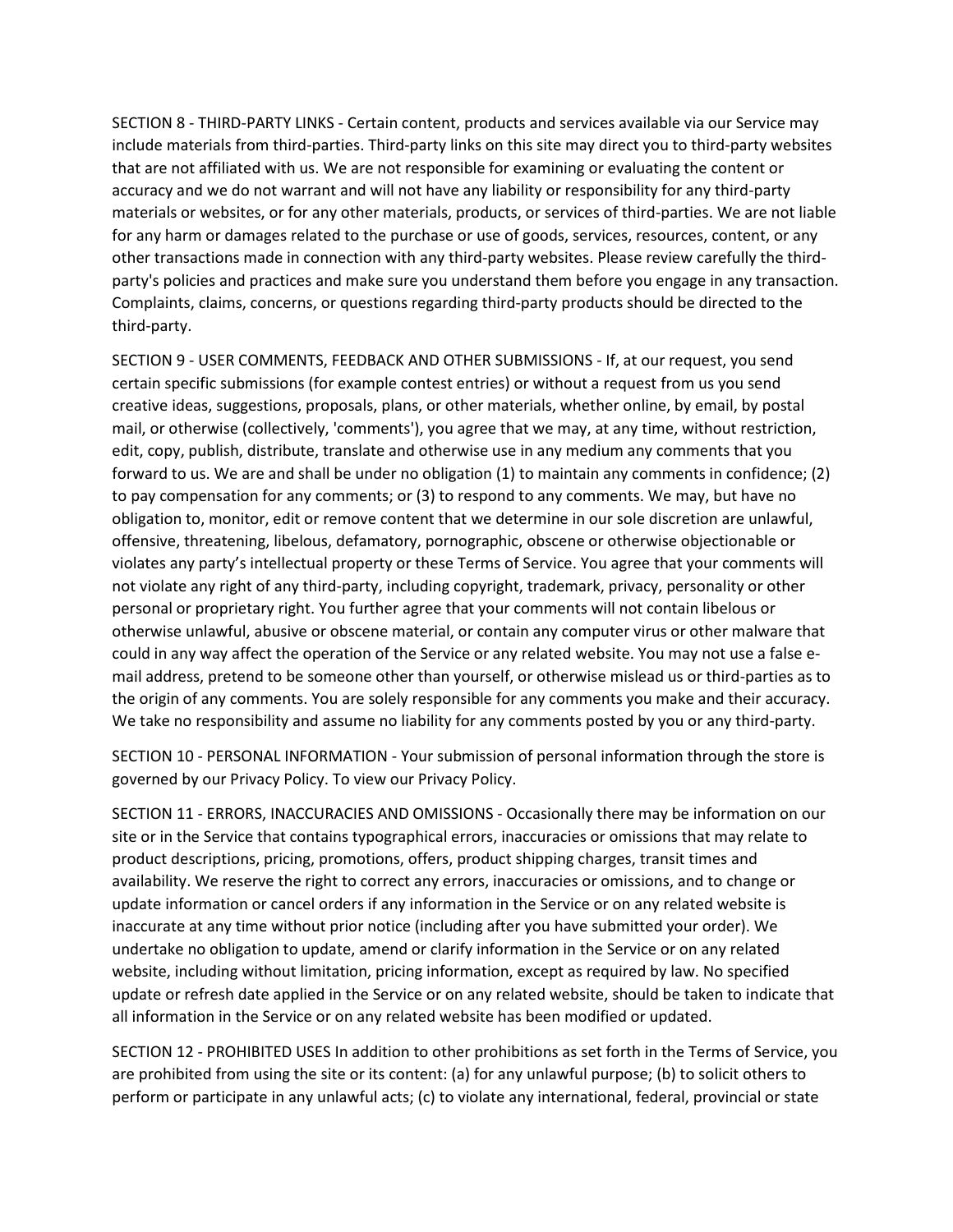regulations, rules, laws, or local ordinances; (d) to infringe upon or violate our intellectual property rights or the intellectual property rights of others; (e) to harass, abuse, insult, harm, defame, slander, disparage, intimidate, or discriminate based on gender, sexual orientation, religion, ethnicity, race, age, national origin, or disability; (f) to submit false or misleading information; (g) to upload or transmit viruses or any other type of malicious code that will or may be used in any way that will affect the functionality or operation of the Service or of any related website, other websites, or the Internet; (h) to collect or track the personal information of others; (i) to spam, phish, pharm, pretext, spider, crawl, or scrape; (j) for any obscene or immoral purpose; or (k) to interfere with or circumvent the security features of the Service or any related website, other websites, or the Internet. We reserve the right to terminate your use of the Service or any related website for violating any of the prohibited uses.

SECTION 13 - DISCLAIMER OF WARRANTIES; LIMITATION OF LIABILITY - We do not guarantee, represent or warrant that your use of our service will be uninterrupted, timely, secure or error-free. We do not warrant that the results that may be obtained from the use of the service will be accurate or reliable. You agree that from time to time we may remove the service for indefinite periods of time or cancel the service at any time, without notice to you. You expressly agree that your use of, or inability to use, the service is at your sole risk. The service and all products and services delivered to you through the service are (except as expressly stated by us) provided 'as is' and 'as available' for your use, without any representation, warranties or conditions of any kind, either express or implied, including all implied warranties or conditions of merchantability, merchantable quality, fitness for a particular purpose, durability, title, and noninfringement. In no case shall Timm Chiropractic, our directors, officers, employees, affiliates, agents, contractors, interns, suppliers, service providers or licensors be liable for any injury, loss, claim, or any direct, indirect, incidental, punitive, special, or consequential damages of any kind, including, without limitation lost profits, lost revenue, lost savings, loss of data, replacement costs, or any similar damages, whether based in contract, tort (including negligence), strict liability or otherwise, arising from your use of any of the service or any products procured using the service, or for any other claim related in any way to your use of the service or any product, including, but not limited to, any errors or omissions in any content, or any loss or damage of any kind incurred as a result of the use of the service or any content (or product) posted, transmitted, or otherwise made available via the service, even if advised of their possibility. Because some states or jurisdictions do not allow the exclusion or the limitation of liability for consequential or incidental damages, in such states or jurisdictions, our liability shall be limited to the maximum extent permitted by law.

SECTION 14 - INDEMNIFICATION - You agree to indemnify, defend and hold harmless Timm Chiropractic and our parent, subsidiaries, affiliates, partners, officers, directors, agents, contractors, licensors, service providers, subcontractors, suppliers, interns and employees, harmless from any claim or demand, including reasonable attorneys' fees, made by any third-party due to or arising out of your breach of these Terms of Service or the documents they incorporate by reference, or your violation of any law or the rights of a third-party.

SECTION 15 - SEVERABILITY - In the event that any provision of these Terms of Service is determined to be unlawful, void or unenforceable, such provision shall nonetheless be enforceable to the fullest extent permitted by applicable law, and the unenforceable portion shall be deemed to be severed from these Terms of Service, such determination shall not affect the validity and enforceability of any other remaining provisions.